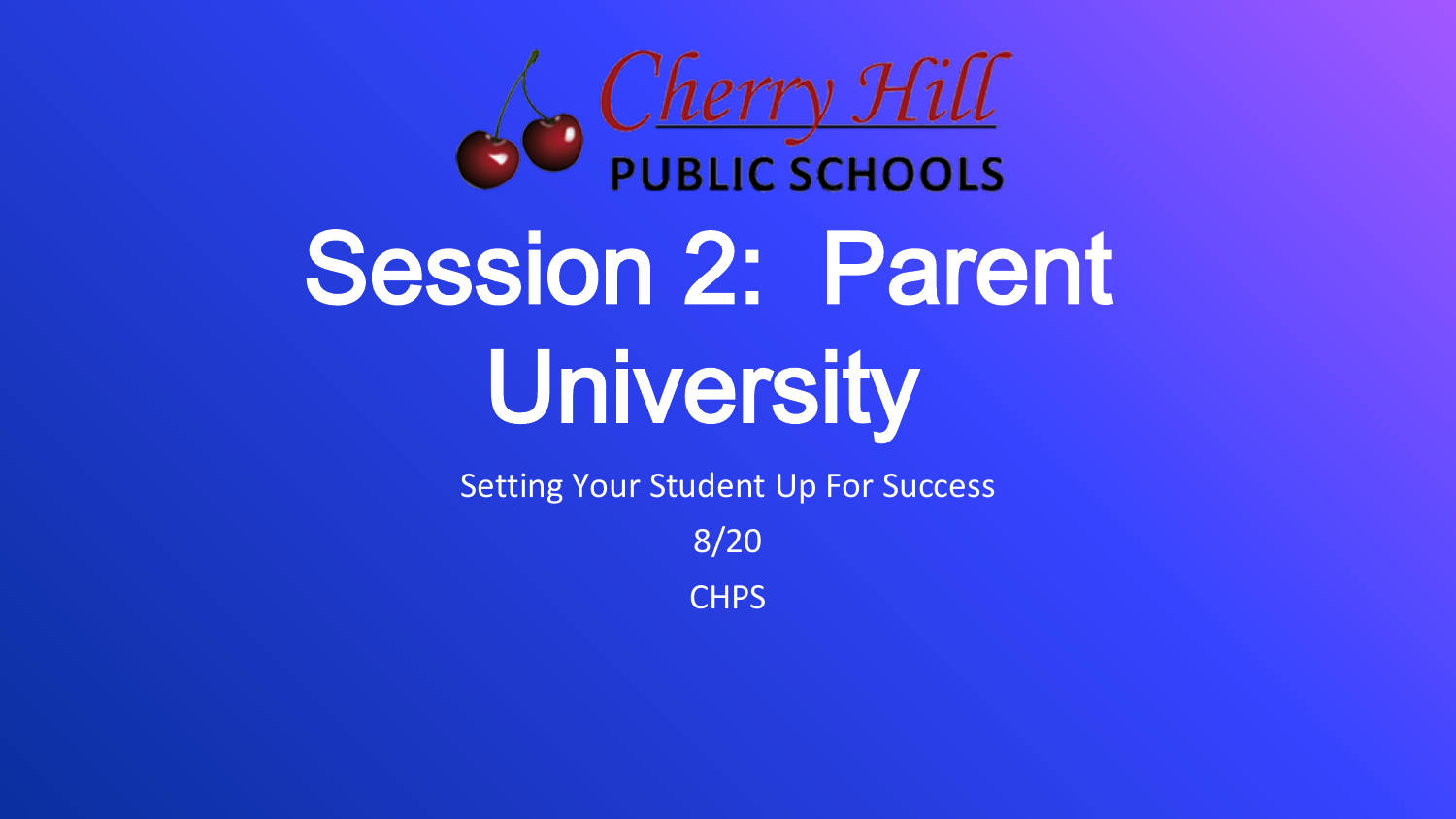#### **Schedule**

- If you are unsure of your child's schedule, visit the [Return to Learn Plan](https://www.chclc.org/Page/2131)
- You can find the link to your child's school website [HERE](https://www.chclc.org/domain/1223)
- When working from home, discuss a schedule that works for both you and your child.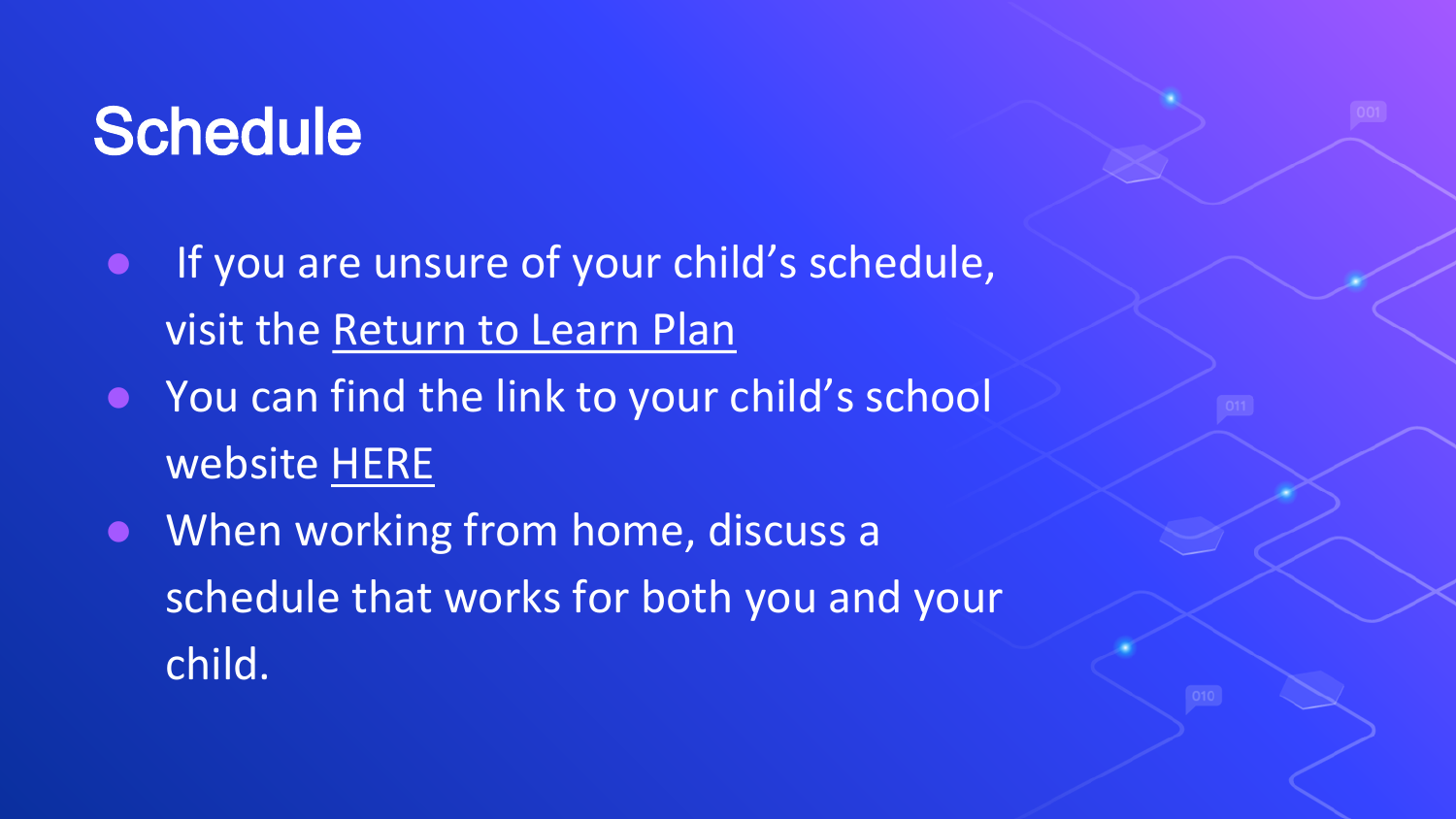#### **Environment**

- **Quiet** spot in the home away from distractions like television or siblings engaged in other activities.
- **Monitored** while learning online is independent, you should check-in on your child periodically to monitor his or her progress.
- **Comfortable** Your child may want to move from a desk into a comfy chair or on the floor. This is a good practice to keep his or her focus on their schoolwork.

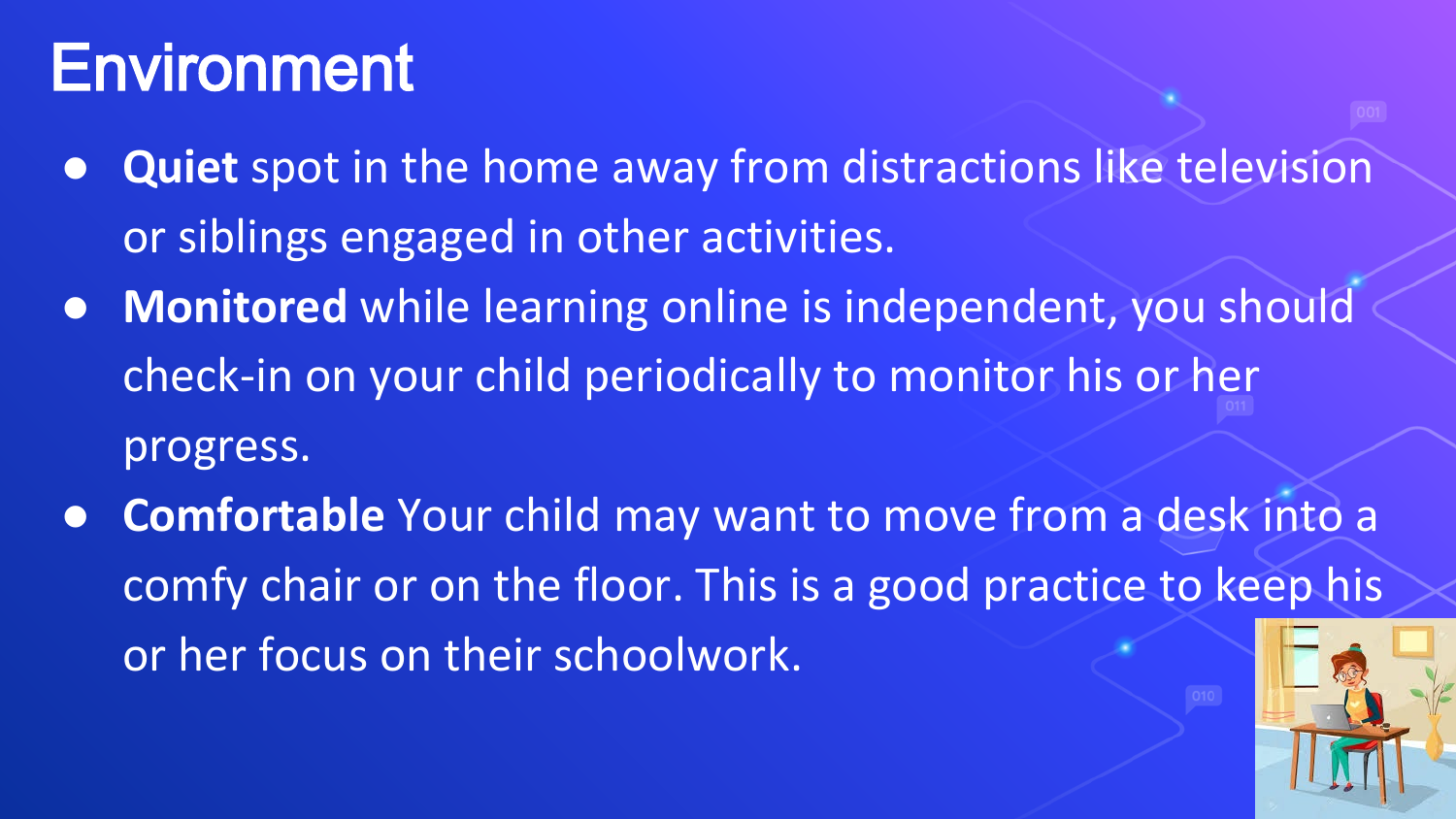#### Video Lessons - Expectations

#### Student tips for successful **VIDEO CALLS**













Mute your mic if

you're not

speaking.



Use the chat or

share?s/ideas.

raise hand to

Be on time, Check in thru the chat when you arrive.

Stay engaged (nod or thumbs up) if others are talking.







Take notes in a doc or on paper for reference.





If using video, look at the camera, not the screen.

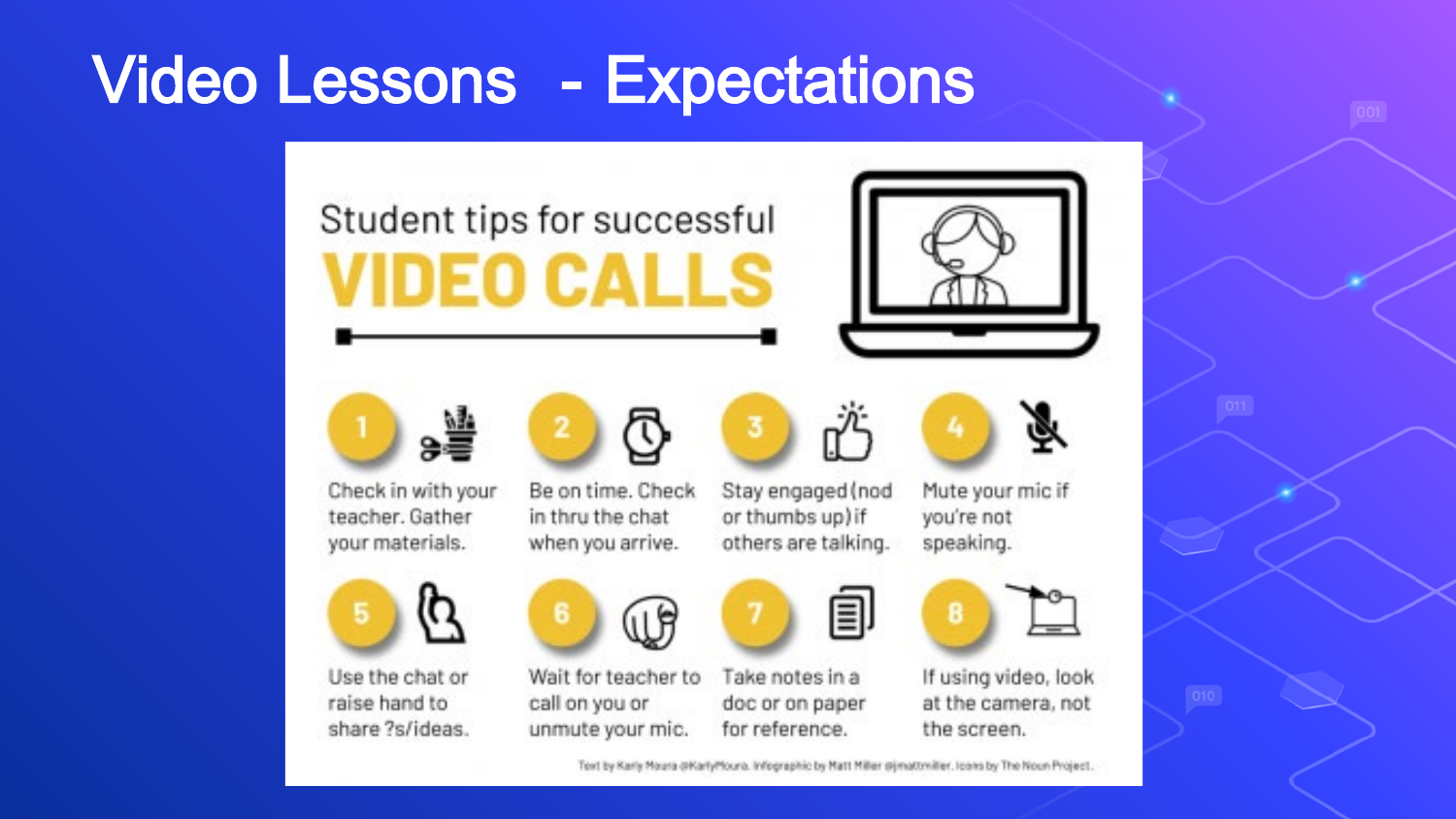## Virtual Meeting Norms:

- Log on a few minutes early.
- Use your camera, if you feel comfortable
- Mute your microphone.
- Be in a well lit area free from distraction and noise.
- Use the chat feature to ask questions.







**Microsoft Teams**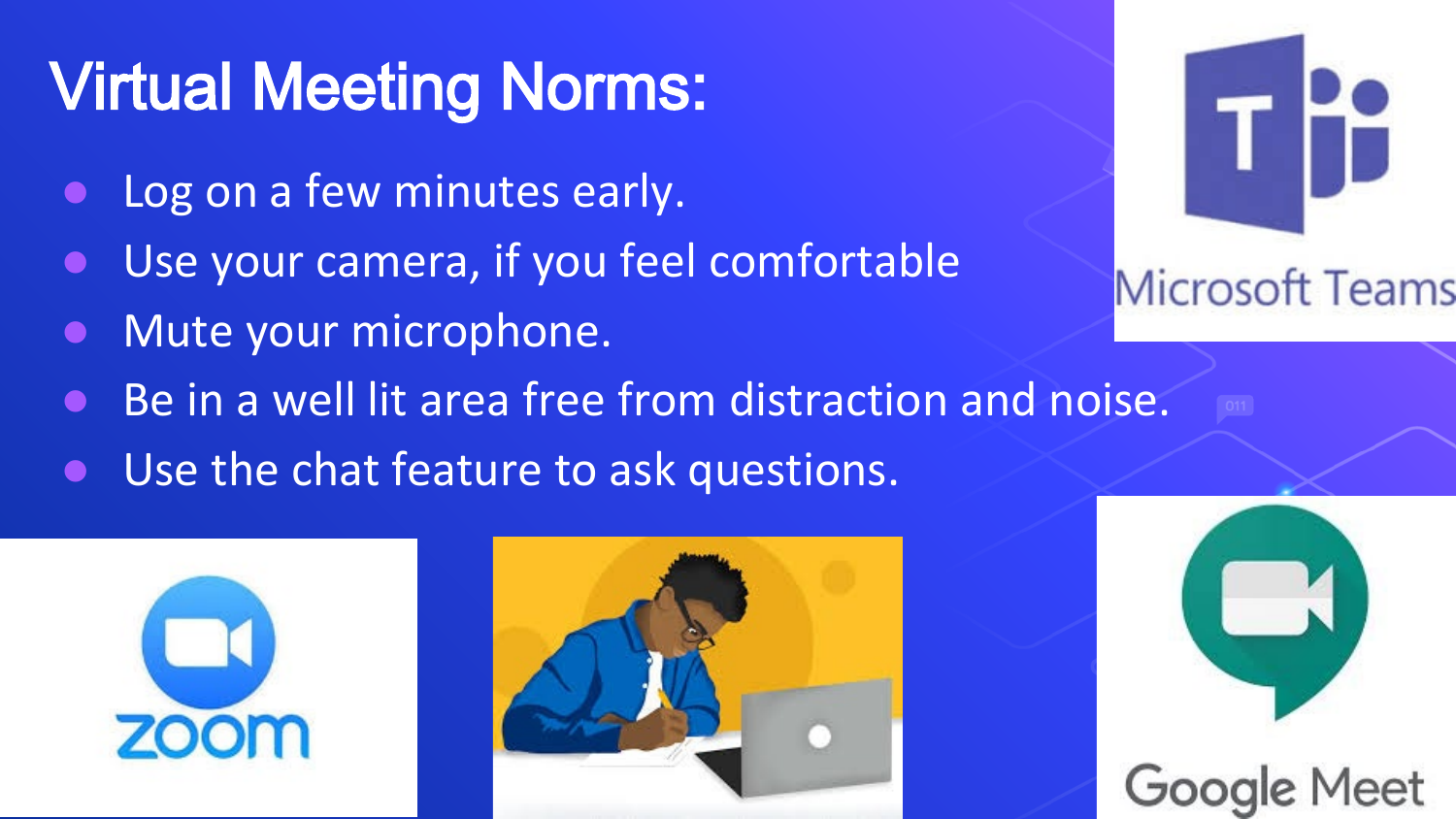### Finding the Balance

- Check in with your child regularly. How is he or she feeling emotionally and/or mentally?
- Provide necessary breaks, including time for snacks and physical activity
- Review the day's plan or make a weekly schedule that works for you.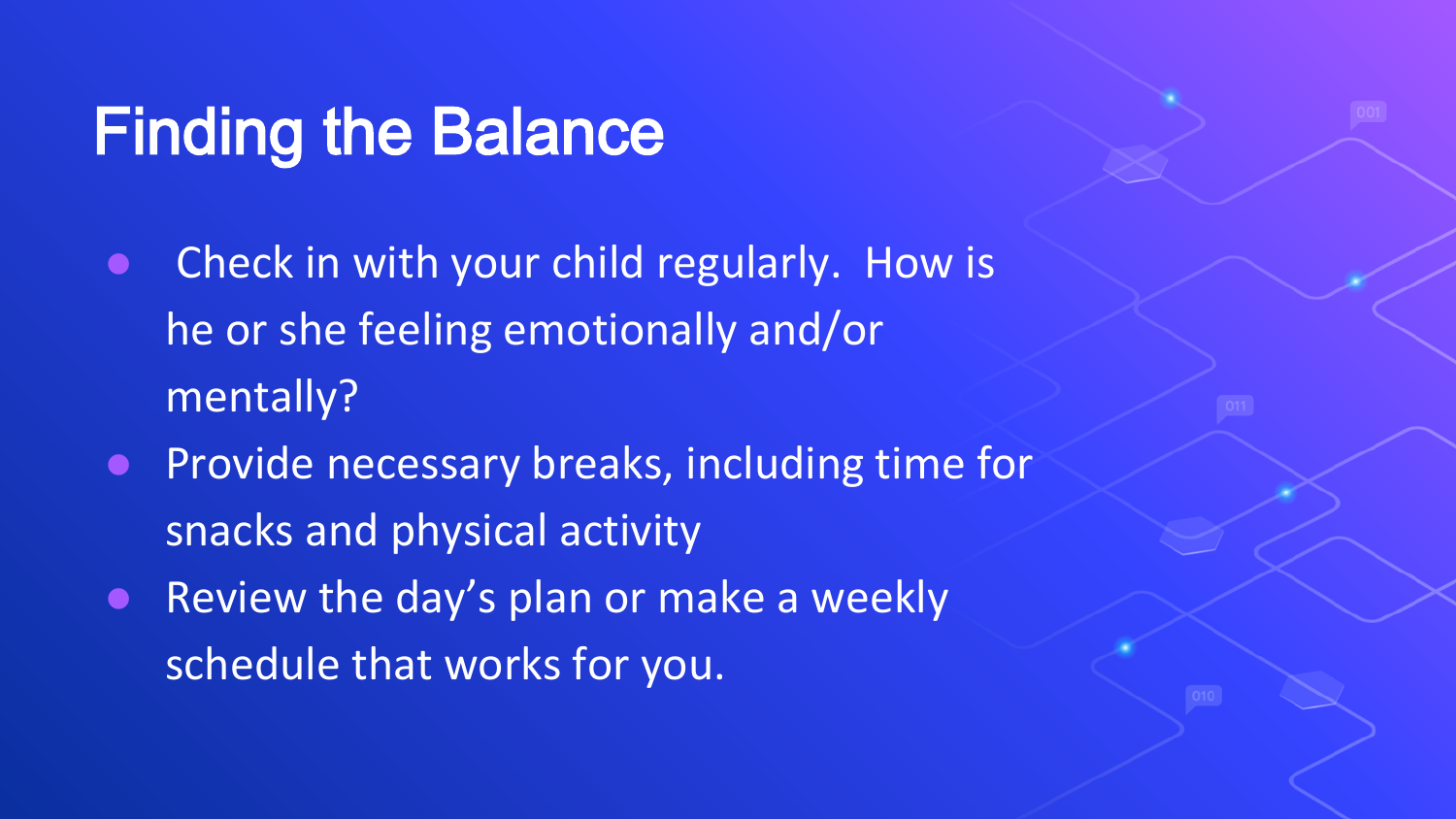#### **Communication**

- **DED Partner with your child's teacher or teachers. Learn** the teacher's best method of communication for you and your child.
- If your child is struggling, communicate with the teacher to come up with a plan for success and/or reinforcement
- Many of the platforms used, such as Google Classroom, allow for easy communication and feedback.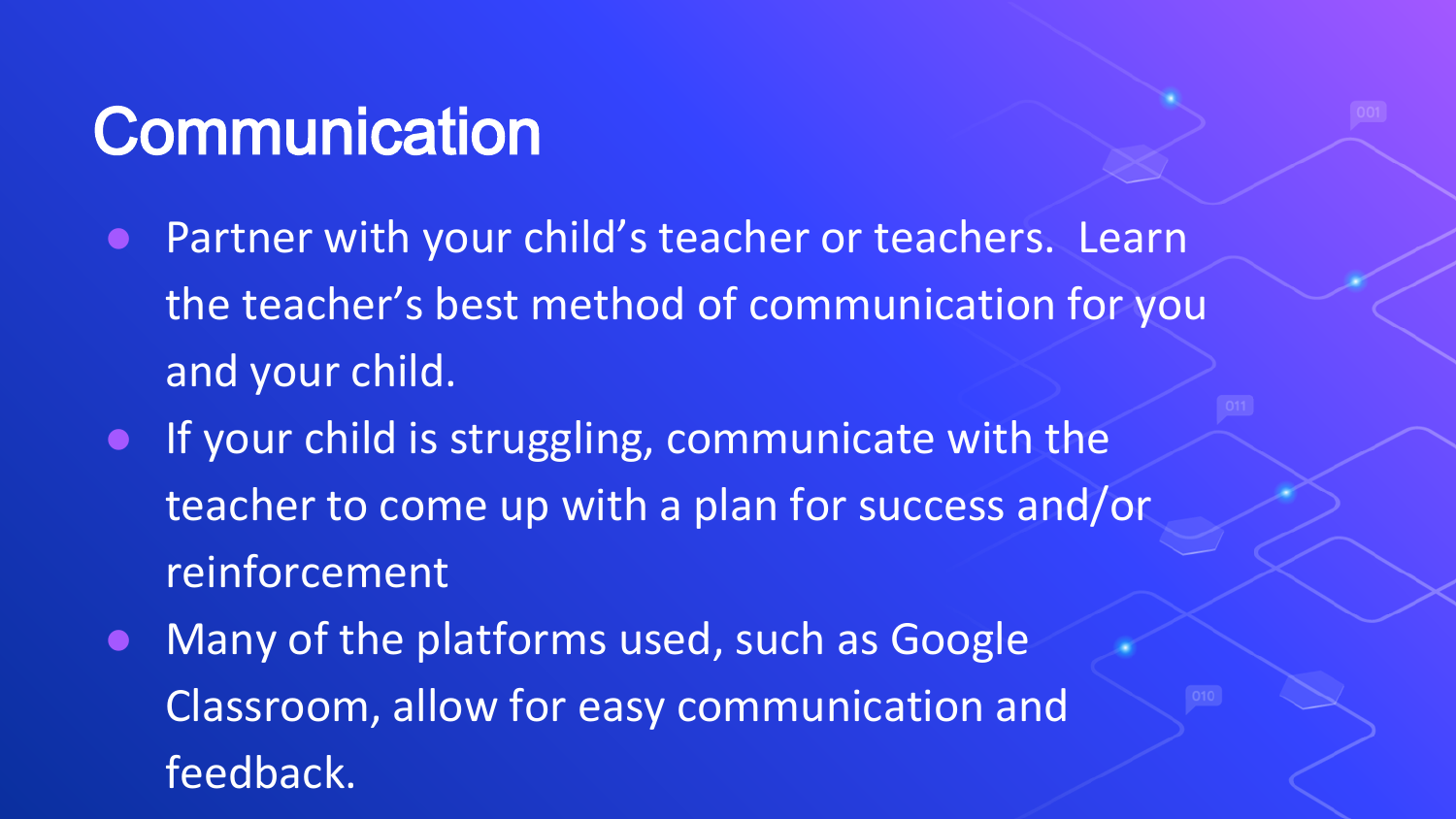#### **Motivation**

- Encourage reading.
- Give your child choices and encourage ownership of his or her work.
- Communicate openly.
- Focus on your child's interests.
- Share your enthusiasm for learning.

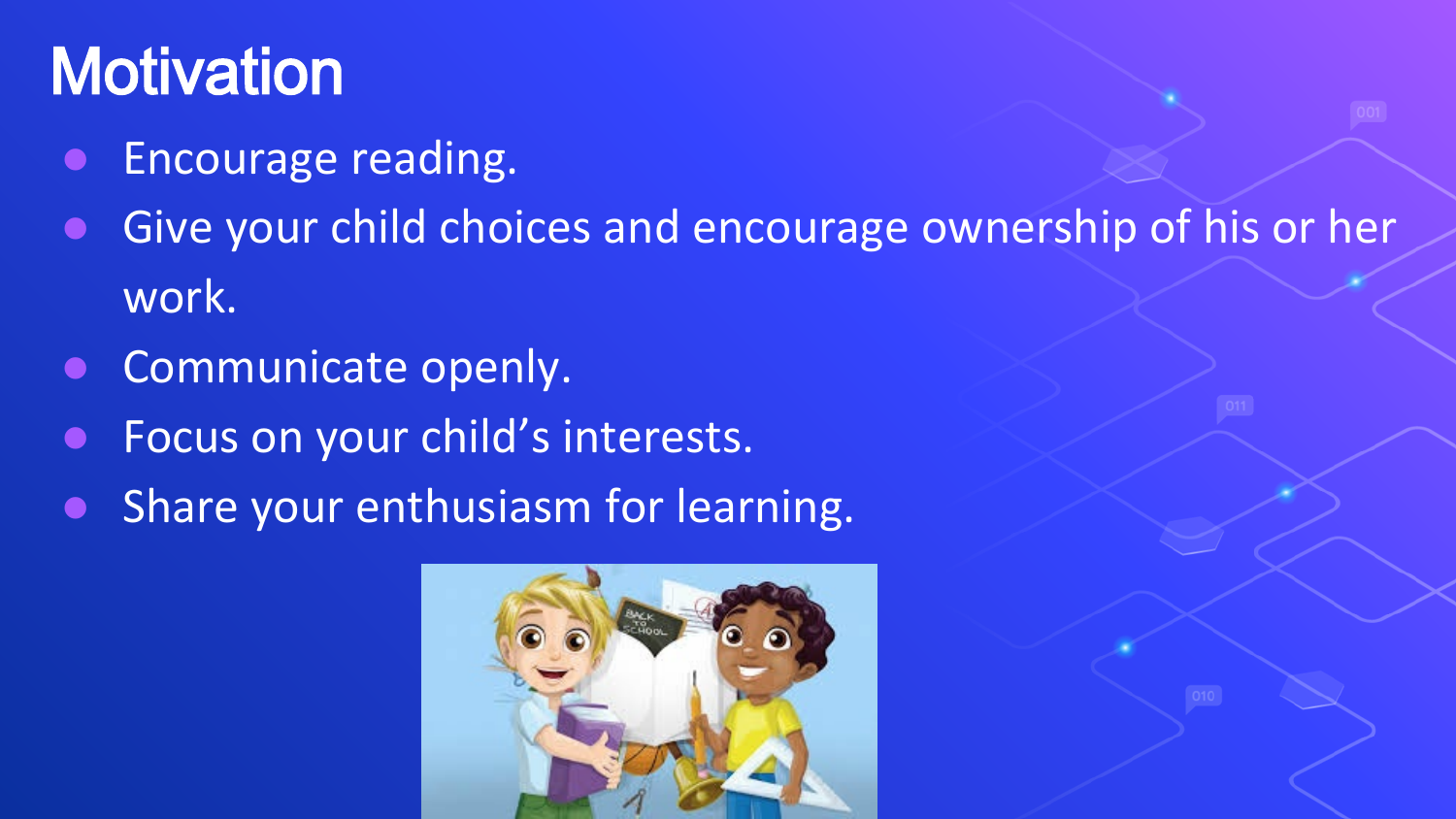# Helpful Hints for Remote Learning with your child:

- Know your child's teacher's expectations for schoolwork completion.
- $\bullet$  Communicate with your child's teacher(s) regularly and know their contact information.
- Prepare a daily schedule for your child with breaks.
- Preview lessons and assignments.

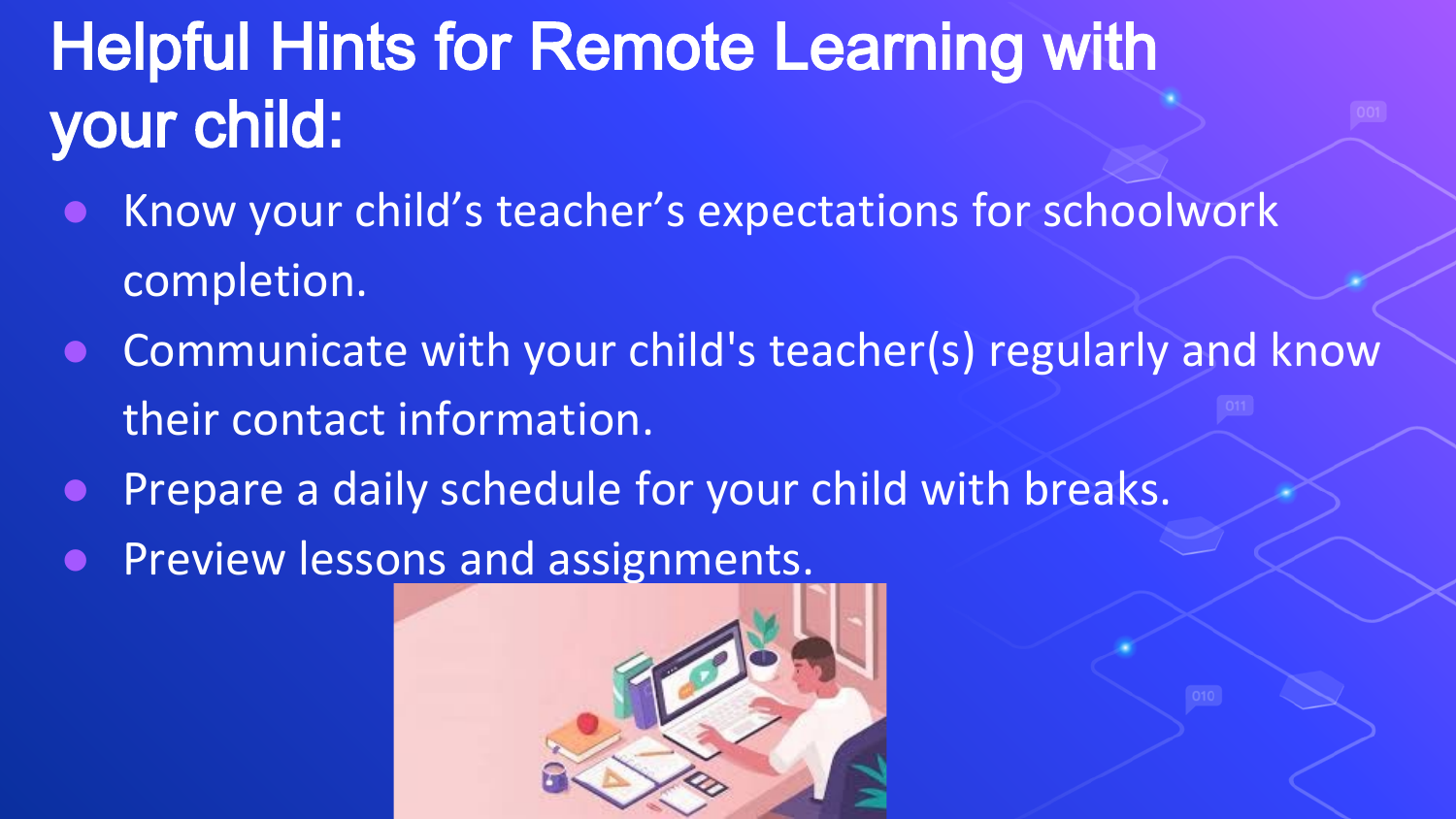#### Additional Resources

#### ● [Setting up Learning Space at Home -](https://www.nytimes.com/wirecutter/blog/remote-learning-space-set-up/) NY Times

● [Mindfulness Suggestions -](http://thecorecoaches.com/2020/03/mindfulness-at-home-distance-learning/) Finding Balance

● [22 Remote Learning Tips for Parents](https://www.teachthought.com/technology/remote-learning-tips-for-parents/)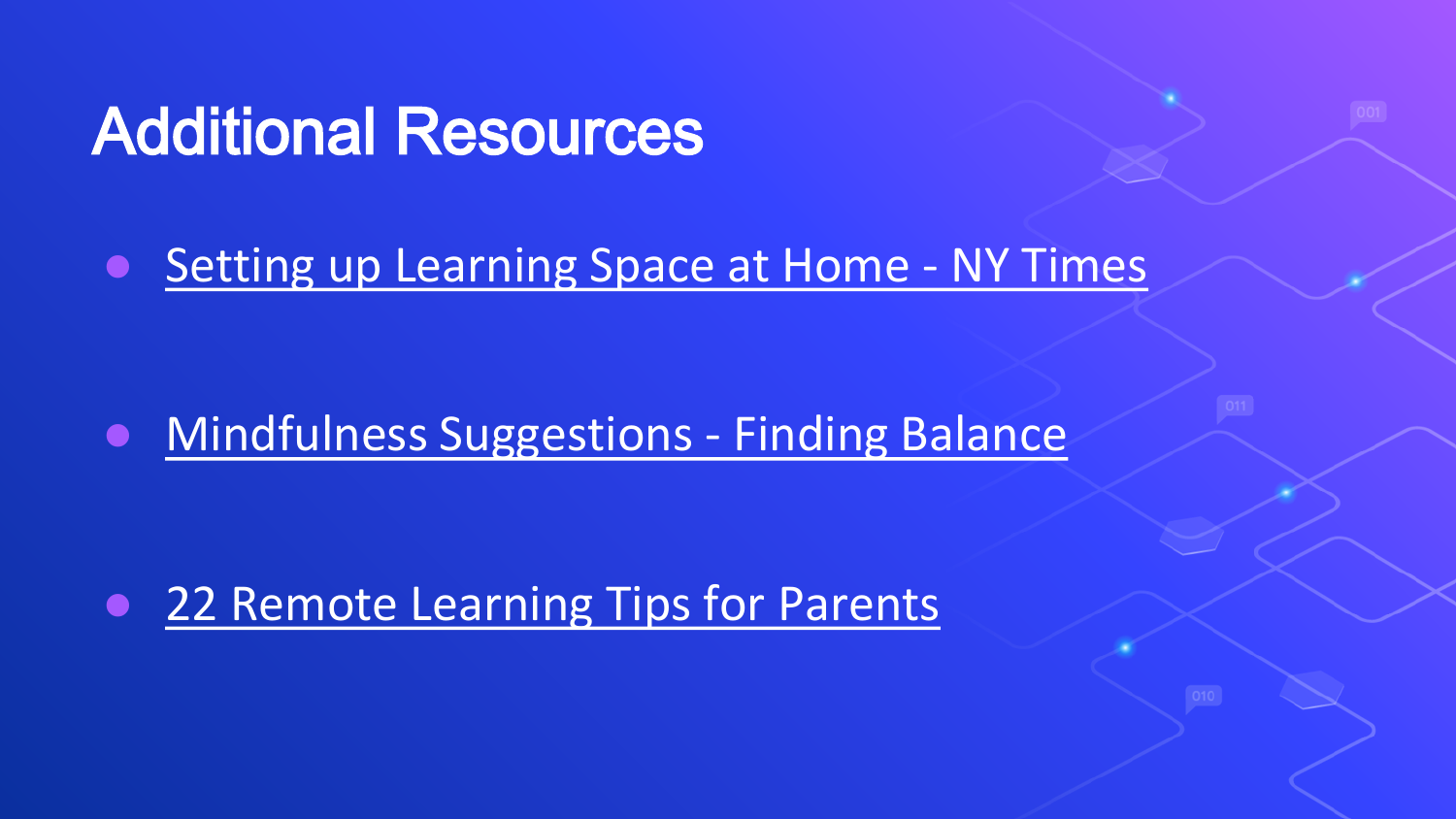

- Q: When will kids be provided books?
- A: The district is currently coordinating the distribution of books and resources for students who have selected the full remote model.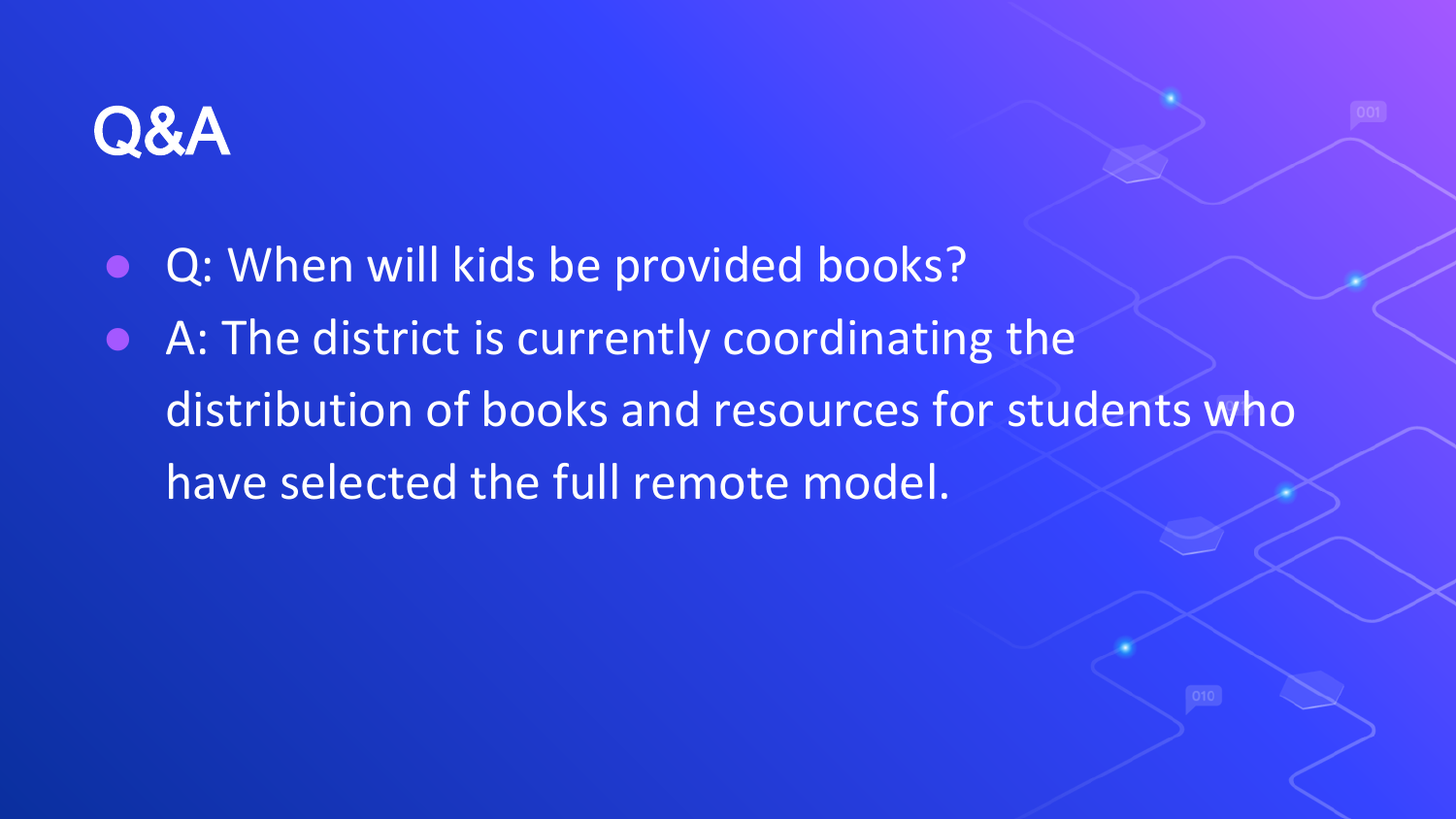

- Q: Chromebooks?
- A: Please make sure to fill out to request a chromebook on the "We Return to Learn" survey at http://parents.chclc.org - Once you request a chromebook additional details for chromebook pickup will be sent prior to the start of school.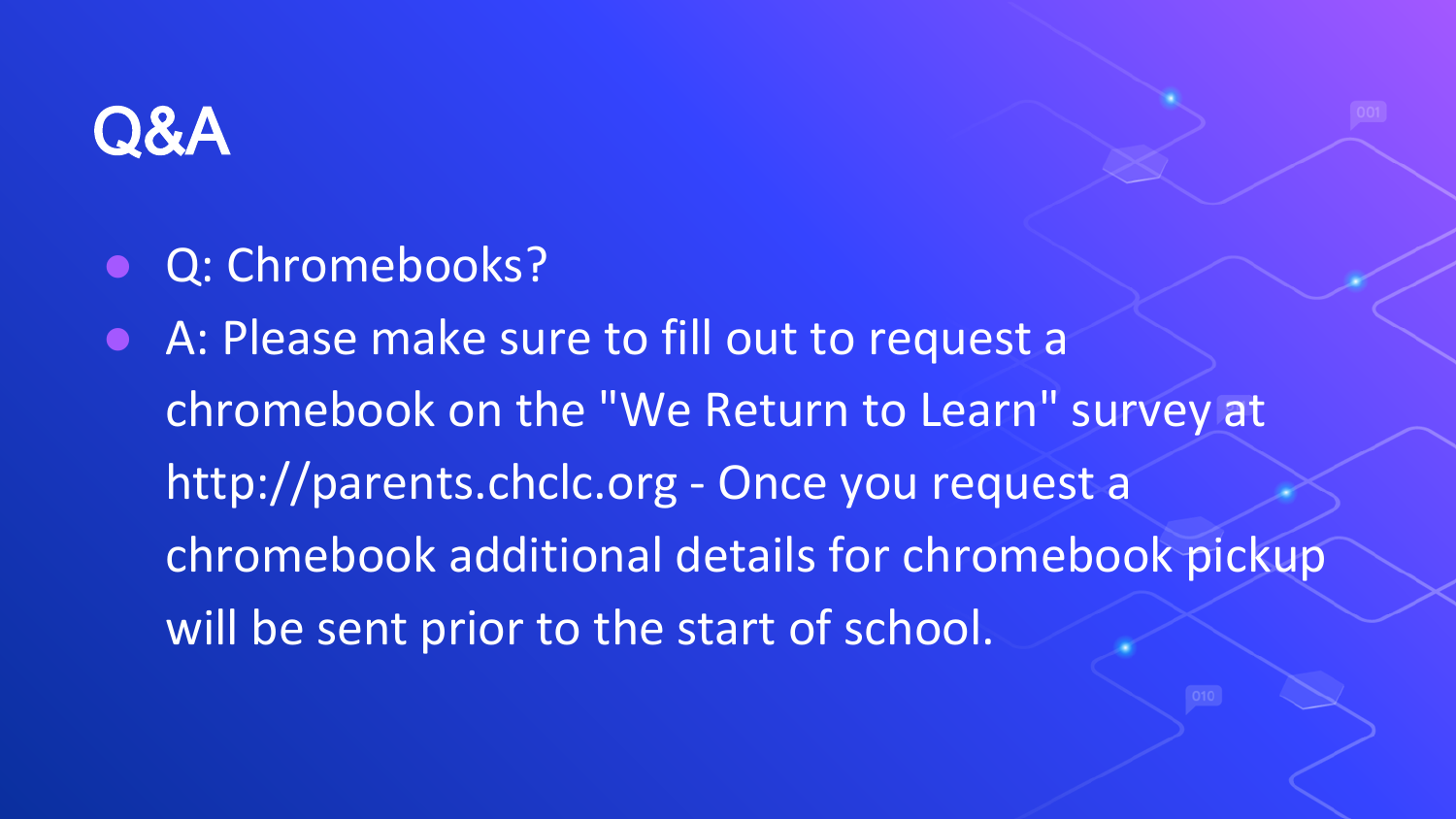

- Q: Has any providers offered solutions/discounts?
- A: Families that receive Free/Reduced lunch may qualify for Comcast Internet Essentials - https://www.internetessentials.com/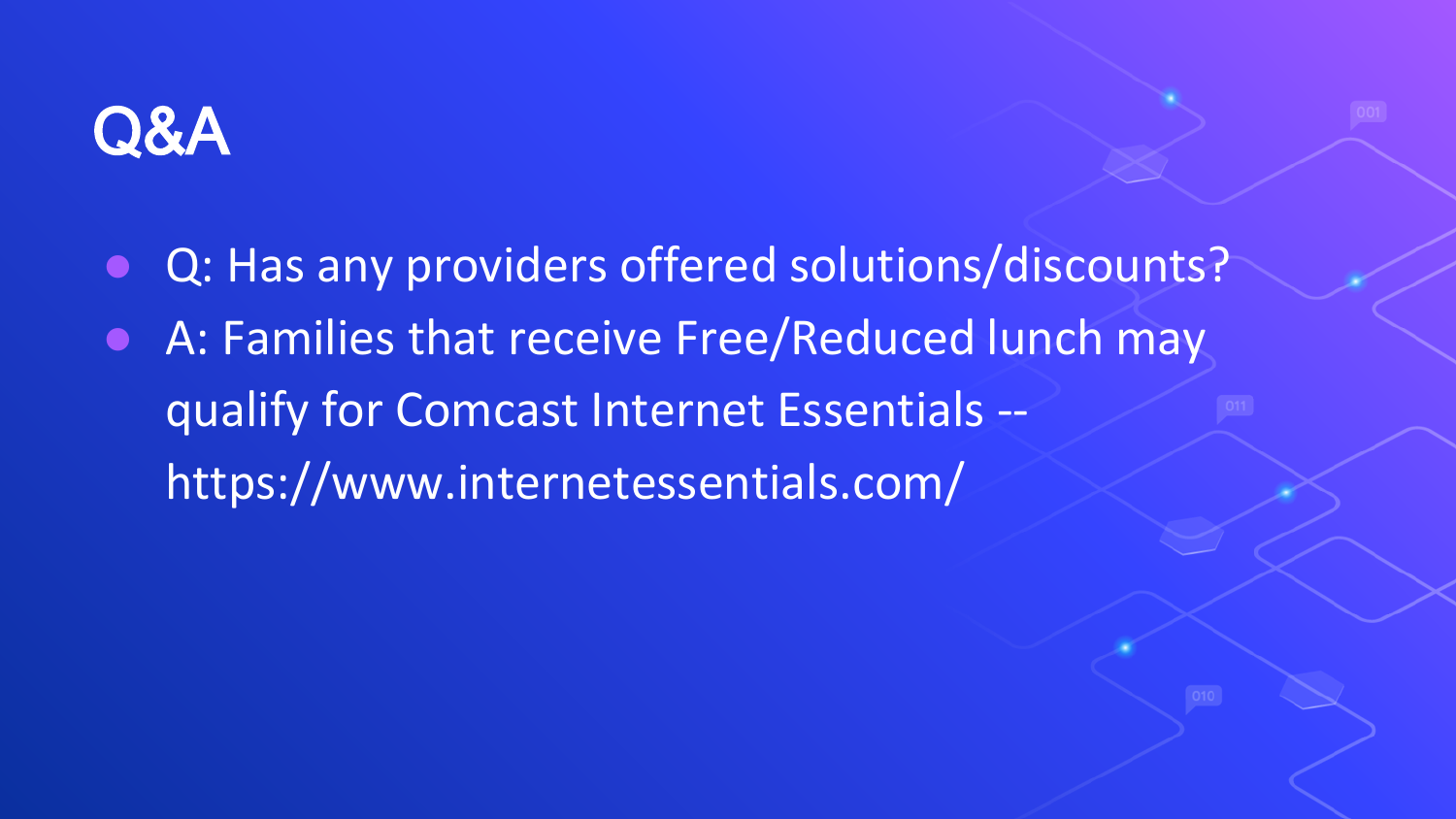

- Q: How much time will students be expected to devote to work during asynchronous learning?
- A: This will depend on the lesson or assignment provided by his or teacher.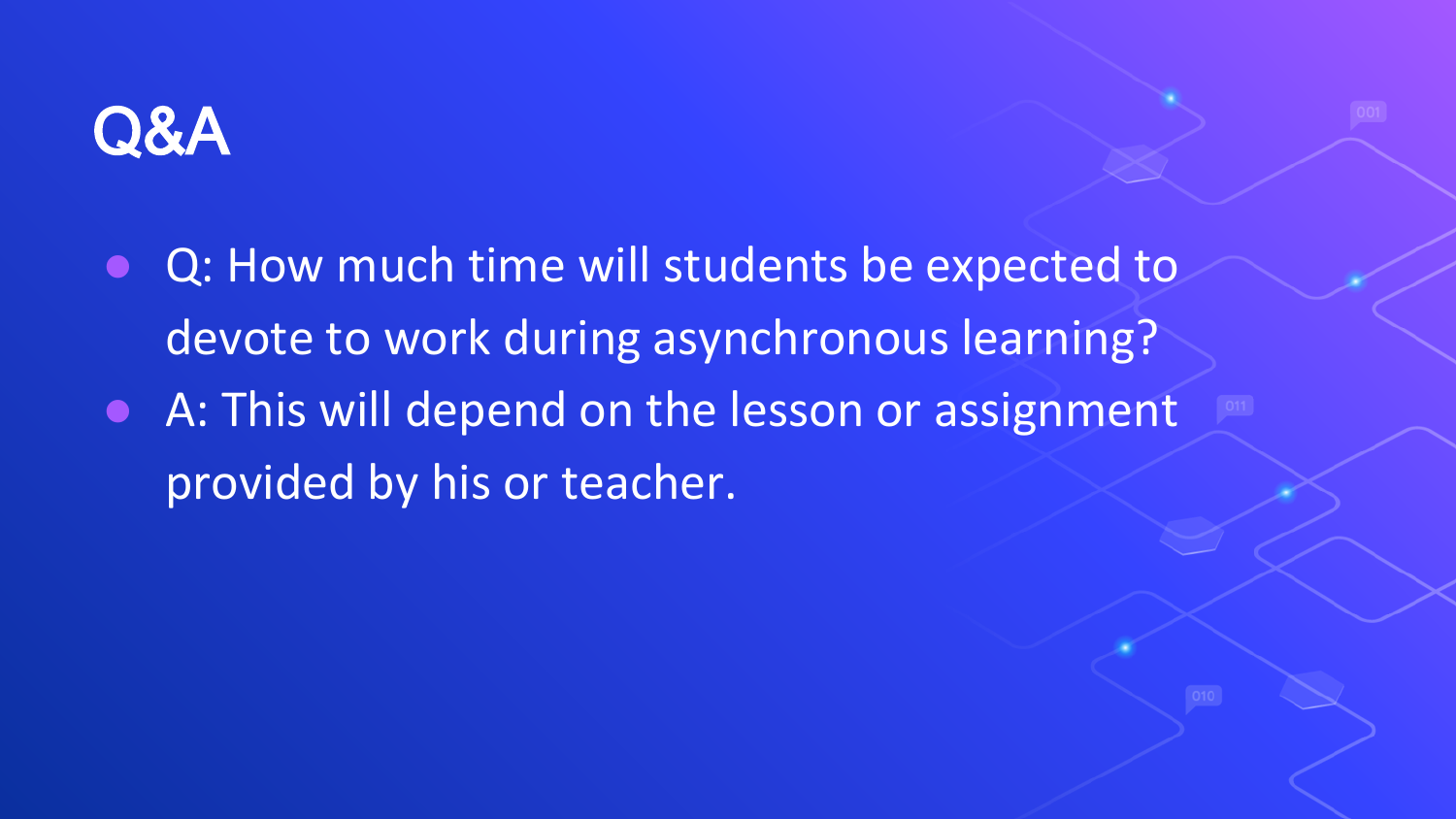- Q: How do you think we can foster a good learning environment if we don't have a separate space in the house that student can use for learning?
- A: Great question! The article shared from the NY Times in the last slide: https://www.nytimes.com/wirecutter/blog/remote-learning-space-set-up/ has some great suggestions for carving out space anywhere in your home. For instance, "A desk of one's own isn't an absolute necessity for educational success - after all, many of us grew up doing our homework at the kitchen table."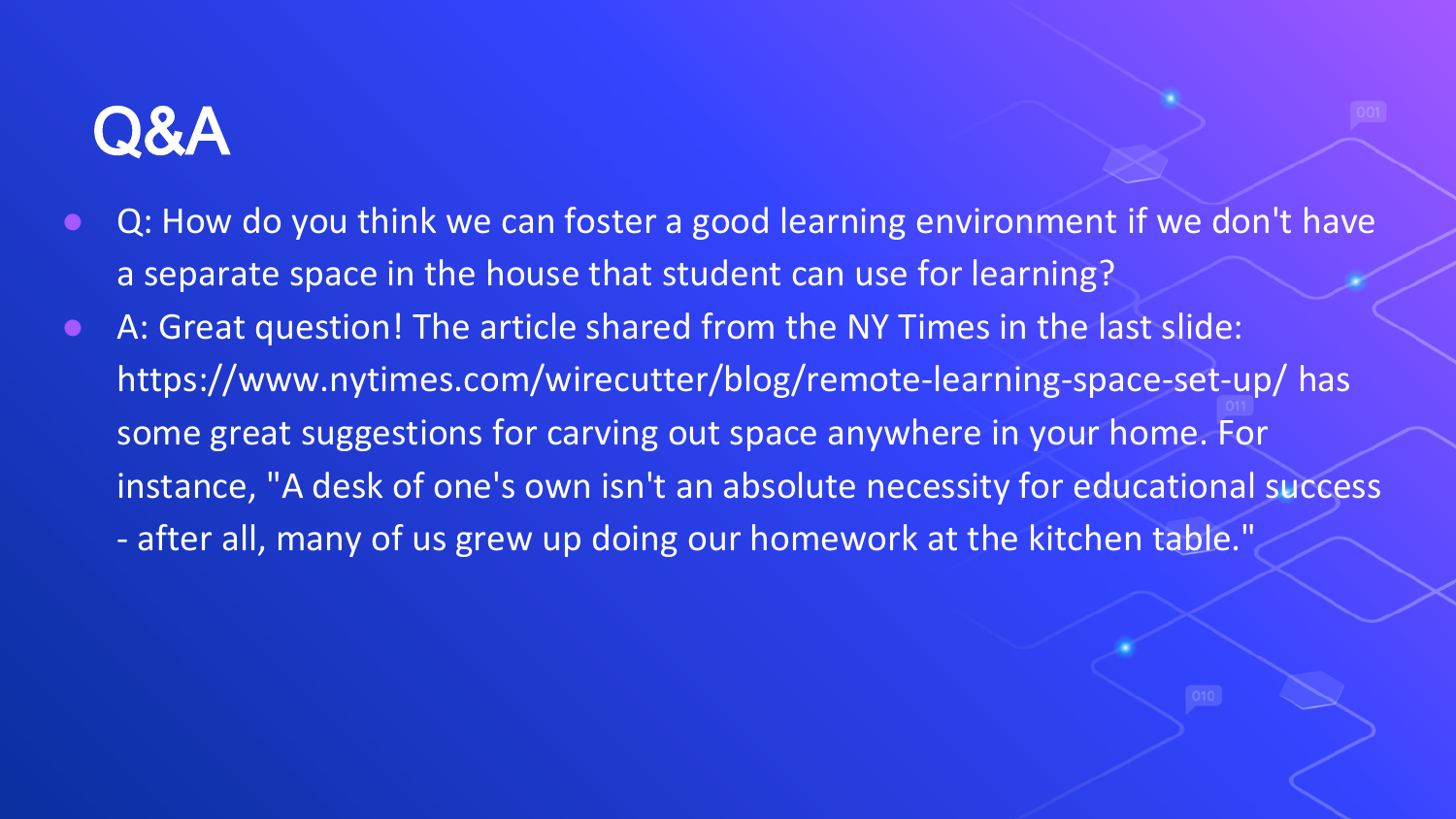

- Q: How do I as a parent learn the teachers expectations for schoolwork?
- A: The classroom teacher will share class expectations including the daily schedule, assignments, etc... You can contact your child's teacher though email.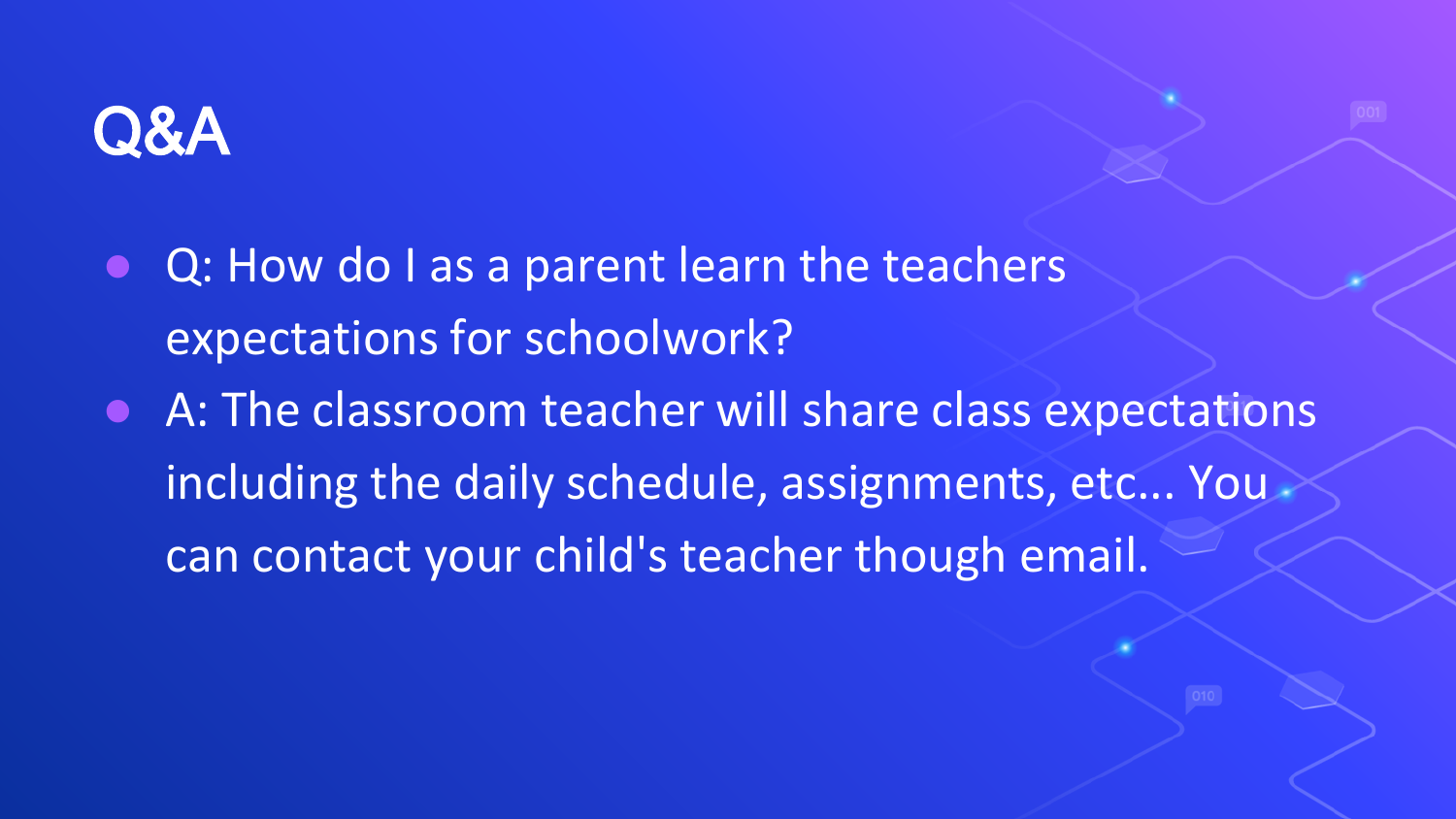- Q: What set up do you recommend for two elementary school students in 2nd and 5th grades- is the same room okay?
- A: Great question. I'm in the same situation with a 3rd and 5th grader. We have decided that they will work in separate rooms however, this is a family decision. Also consider the type of assignment. One child may be in a live chat while the other is working on an independent assignment. Remember flexibility is key in finding the best solution for your family.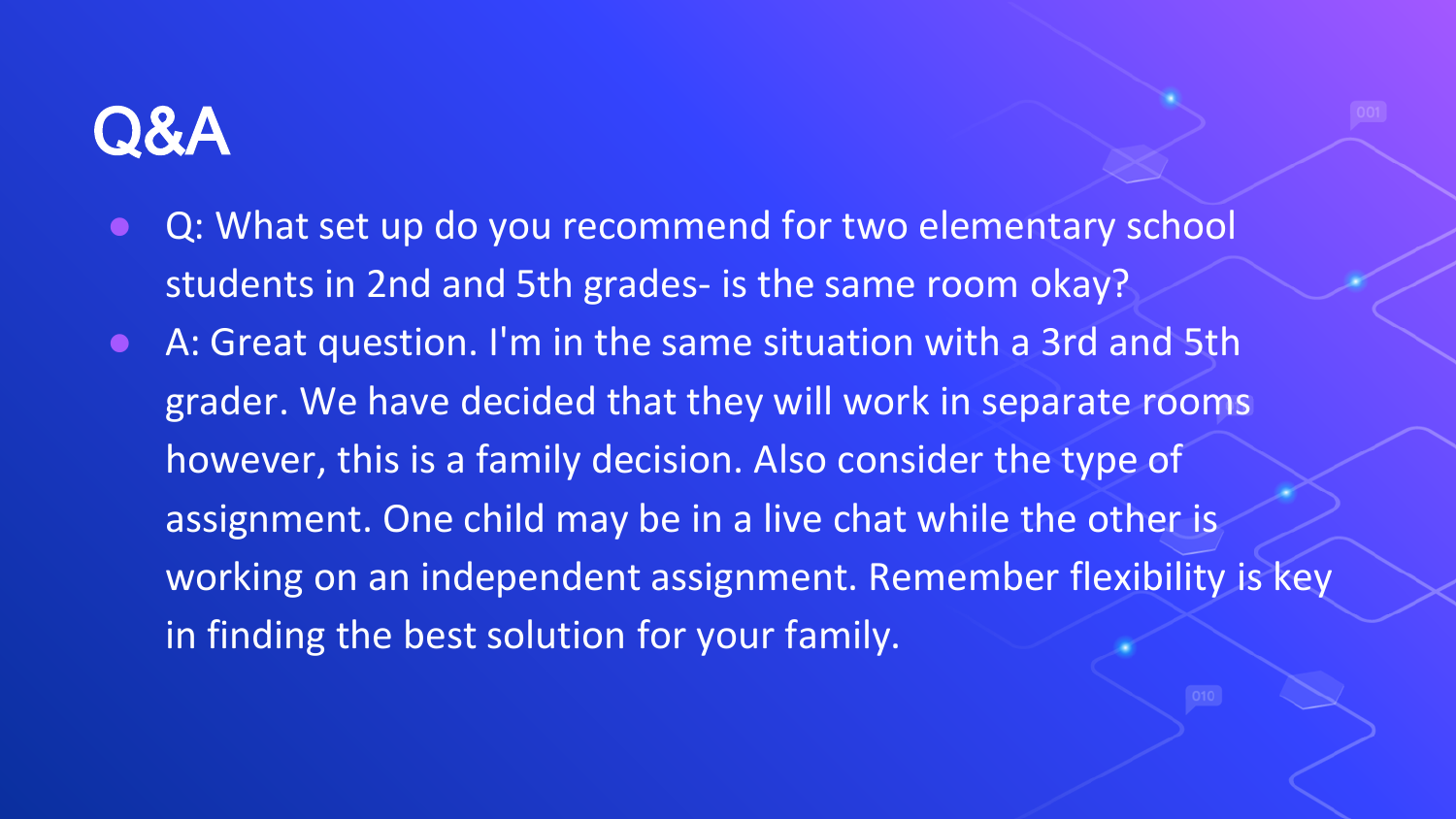

- Q: Will the district be telling teachers an exact schedule of times for synchronous learning? (i.e. Writing at 10AM, Math at 11AM, etc)?
- A: As in previous years, at the Elementary level, the determination of a teachers schedule is done in collaboration with grade level colleagues and the building principal. While some items are "fixed" like encore times, teachers have autonomy in planning the remainder of the day.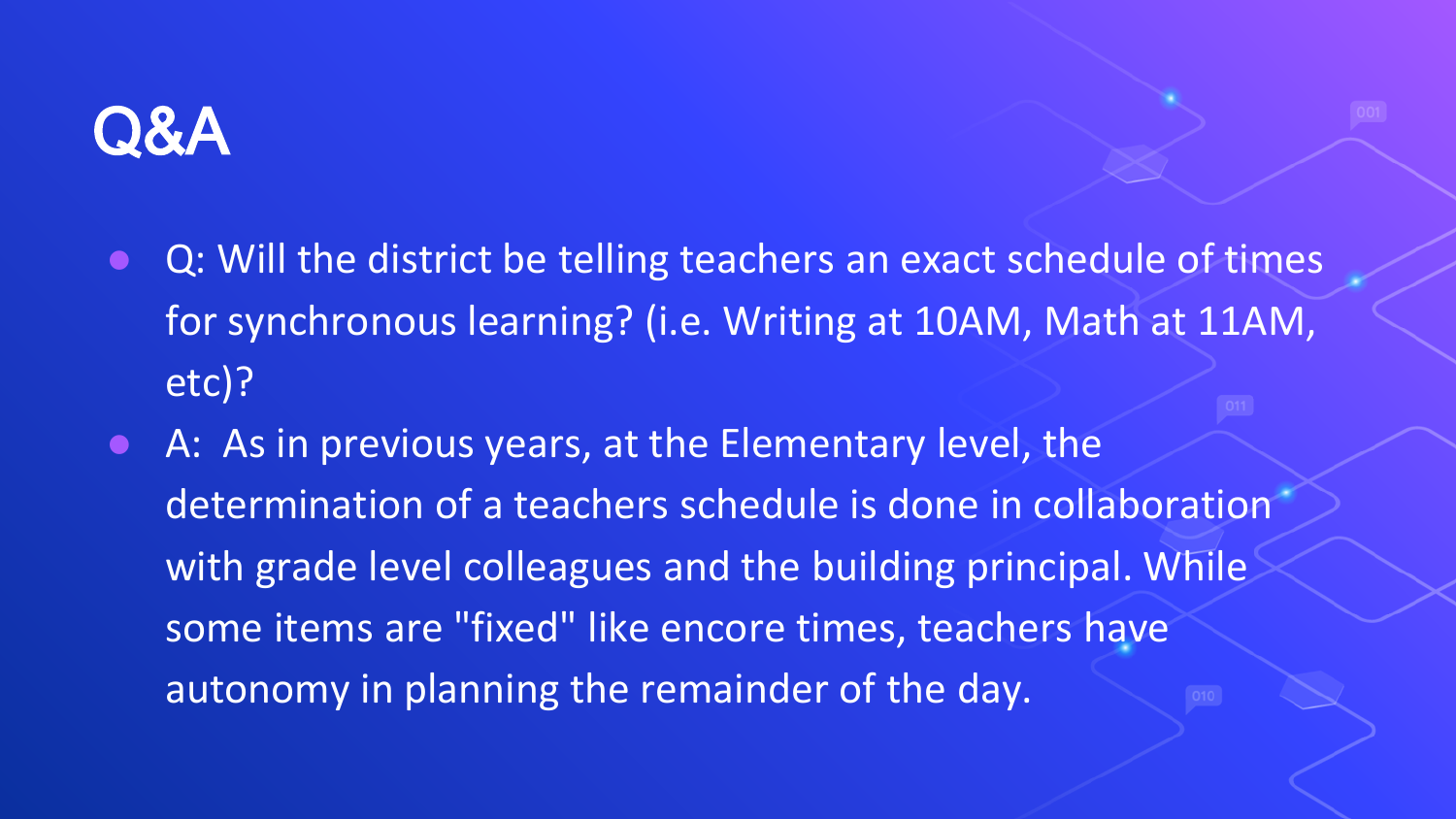

- Q: Is there an average class size that we can expect?
- A: Based on the CDC guidelines for social distancing and capacity of buildings most classes will have approximately 11-14 students. This may vary across the grade levels and content areas.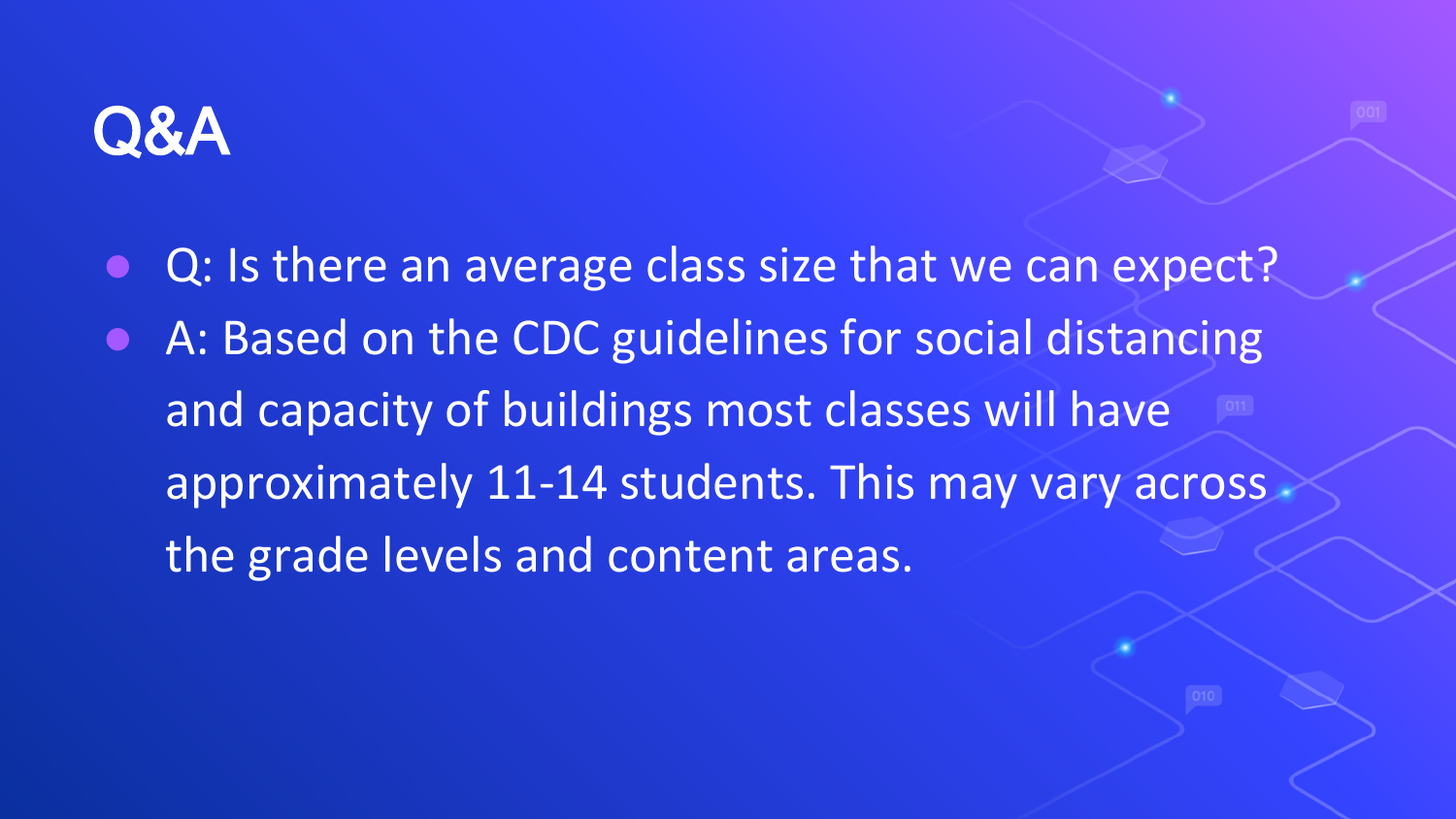- Q: If we need to go to work during the day and can not be home to monitor our student during the day, how do you suggest we still stay involved with child's learning?
- A: Great question! Many parents and caregivers will be in this situation. Children will be supervised in the remote learning environment by babysitters, grandparents, and friends as parents work. You can stay connected by checking your child's google classroom and emailing the teacher. I also recommend that daily, you have a conversation with your child about what they learned or did during the day and to share something with you. This conversation will allow you to be "tuned" into the class happenings and allow your child to reflect on the day.